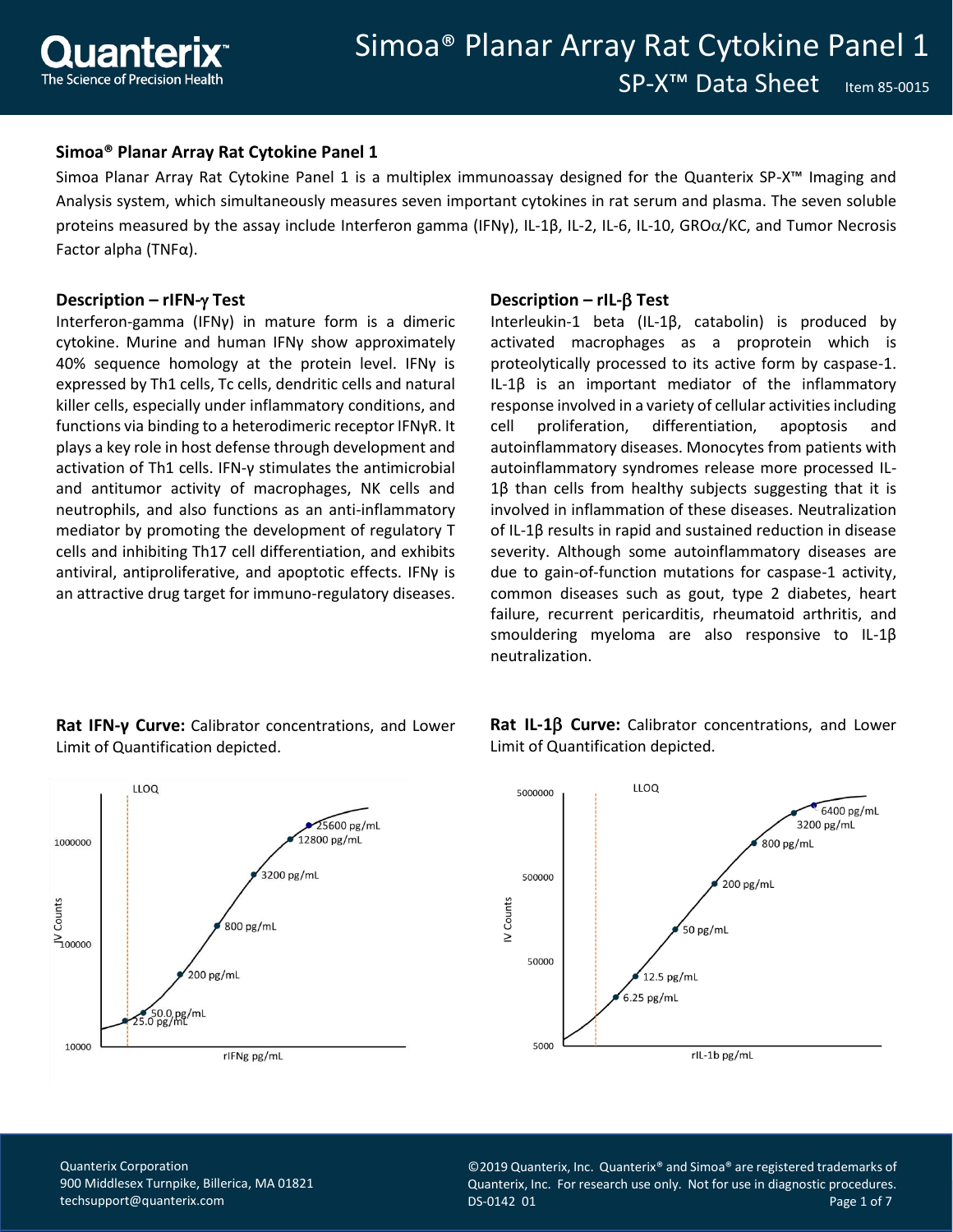## **Description – rIL-2 Test**

Interleukin 2 (IL-2) plays a primary role in regulation of activities of lymphocytes that are responsible for immunity. During infection, the binding of antigens to T cell receptors triggers secretion of IL-2 and expression of IL-2 receptors (IL-2R), promoting the growth, proliferation, and differentiation of CD8+ T cells into effector cells and memory cells. IL-2 is also responsible for discrimination between foreign ("non-self") and "self", and as such is a target of immunosuppressive regimens which inhibit the production of IL-2 by antigen-activated T cells and block IL-2R signaling, preventing the clonal expansion and function of antigen-selected T cells.

## **Description – rIL-6 Test**

Interleukin 6 (IL-6) is an alpha-helical cytokine with a wide variety of biological functions, including inducement of acute phase reactions, inflammation, hematopoiesis, bone metabolism, and cancer progression. Mature human IL-6 is 183 amino acids (aa) in length and shares 41% aa sequence identity with mouse and rat IL-6. IL-6 is secreted by T cells and macrophages to induce immune responses following tissue trauma leading to inflammation. IL-6 also acts as an anti-inflammatory myokine, secreted by muscles during contraction after which it acts to increase breakdown of fats and improve insulin resistance. Because of its role in inducing inflammation and autoimmune response, there is interest in developing anti-IL-6 agents as potential therapies against various diseases, including rheumatoid arthritis and cancer.

# **Rat IL-2 Curve:** Calibrator concentrations, and Lower Limit of Quantification depicted.



**Rat IL-6 Curve:** Calibrator concentrations, and Lower Limit of Quantification depicted.



Quanterix Corporation 900 Middlesex Turnpike, Billerica, MA 01821 [techsupport@quanterix.com](mailto:techsupport@quanterix.com)

©2019 Quanterix, Inc. Quanterix® and Simoa® are registered trademarks of Quanterix, Inc. For research use only. Not for use in diagnostic procedures. DS-0142 01 Page 2 of 7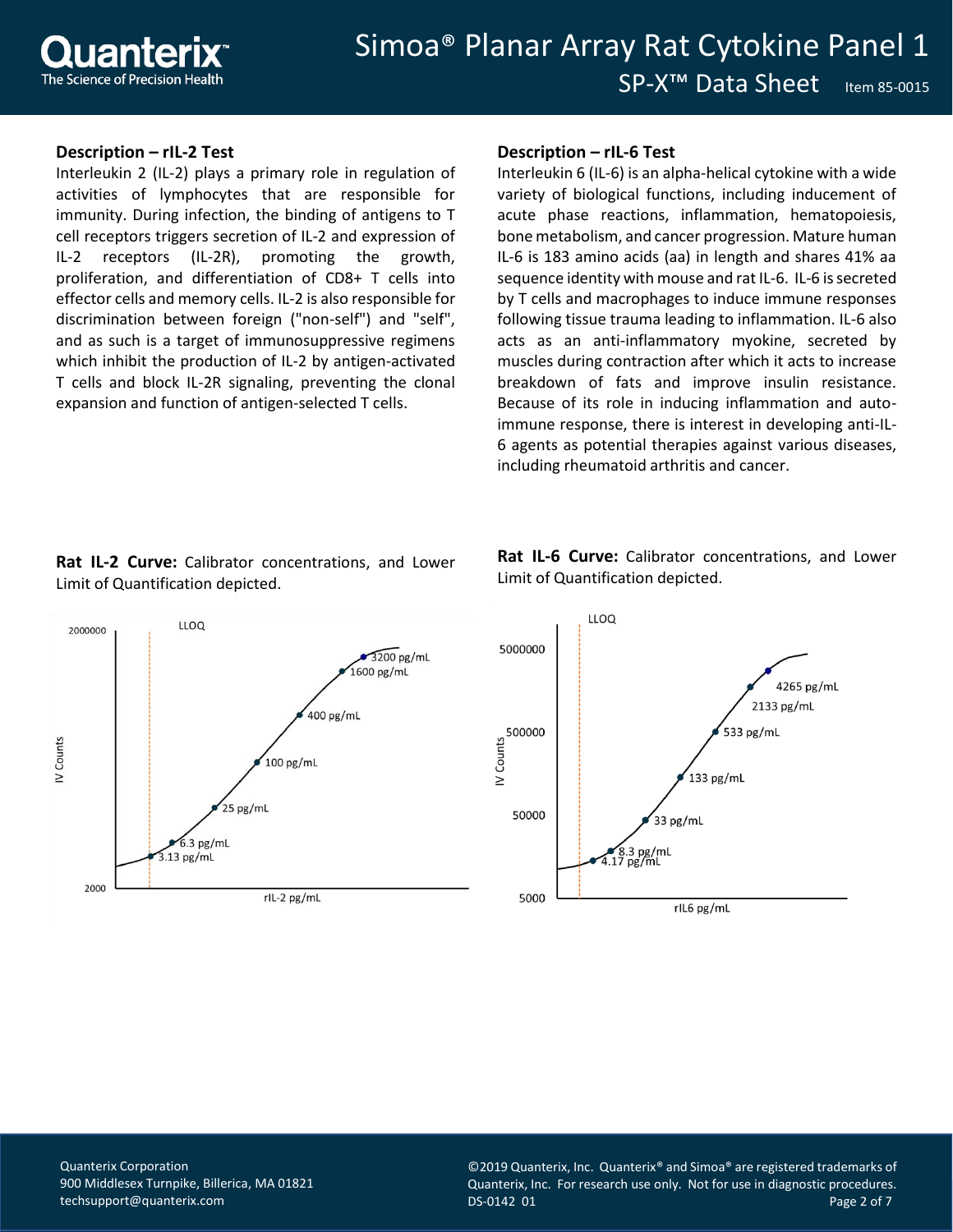## **Description – rIL-10 TEST**

Interleukin 10 (IL-10) is an alpha-helical, homodimeric cytokine, with each subunit composed of 178 amino acids (18 kDa). The major role of IL-10 is to act as an antiinflammatory cytokine. It is produced primarily by monocytes, type 2 T helper cells and B cells. IL-10 is also released by cytotoxic T cells to inhibit the action of natural killer cells during the immune response to viral infection. It has multiple effects in immunoregulation and inflammation, including down regulation of Th1 cytokine expression, MHC class II antigens, and stimulatory molecules on macrophages. IL-10 can also inhibit synthesis of pro-inflammatory cytokines such as IFN-g, IL-2, TNFa and GM-CSF made by macrophages and regulatory T cells. IL-10 is among the cytokines secreted by muscle cells, whose elevation during physical activity suggests that exercise promotes an environment of anti-inflammatory cytokines. IL-10 has garnered interest as a potential antiinflammatory therapeutic, but initial studies with rheumatoid arthritis have shown limited efficacy.

**Rat IL-10 Curve:** Calibrator concentrations, and Lower Limit of Quantification depicted.



## **Description – rGRO/KC Test**

Rat GRO $\alpha$ /KC, also known as CXCL1, CINC-1, NAP-3, is a member of the CXC family of chemokines. It is expressed by mast cells, macrophages, neutrophils and epithelial cells. It has a neutrophil chemoattractant activity. The mouse and rat  $GRO\alpha/KC$  respectively share 57% and 59% amino acid sequence identity with the human protein.

**rGRO/KC Curve:** Calibrator concentrations, and Lower Limit of Quantification depicted.



#### **Description – rTNF** $\alpha$  **Test**

Tumor Necrosis Factor alpha (TNFα) is a polypeptide cytokine produced by monocytes and macrophages. The involvement of TNF $\alpha$  in several signal transduction pathways links the protein to such diverse functions as acute inflammation, apoptosis, septic shock, cellular proliferation, and differentiation. The clinical relevance of TNF $\alpha$  is from its association with numerous disease states including rheumatoid arthritis, cancer, cachexia, and Crohn's disease.

Quanterix Corporation 900 Middlesex Turnpike, Billerica, MA 01821 [techsupport@quanterix.com](mailto:techsupport@quanterix.com)

©2019 Quanterix, Inc. Quanterix® and Simoa® are registered trademarks of Quanterix, Inc. For research use only. Not for use in diagnostic procedures. DS-0142 01 Page 3 of 7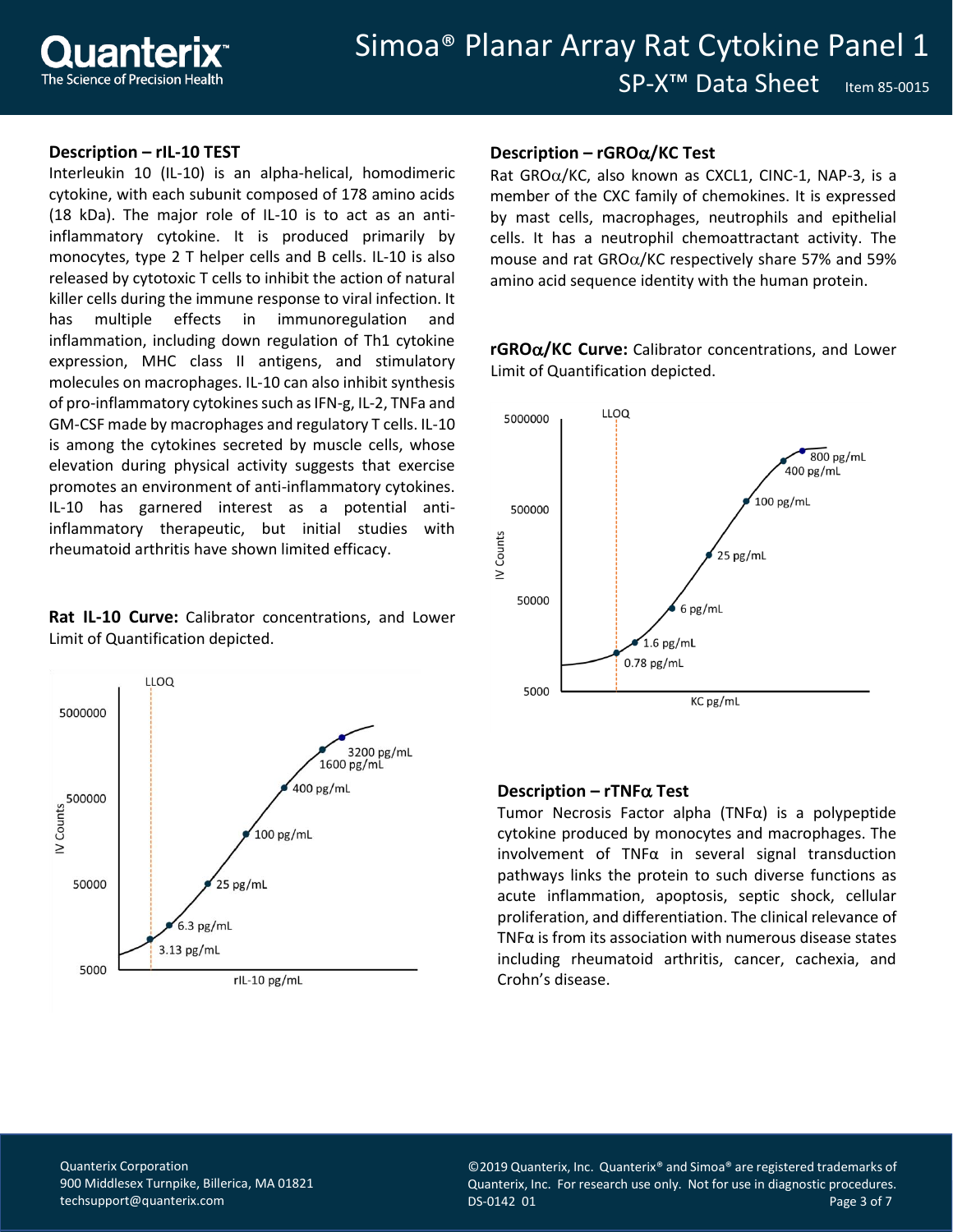

# Simoa® Planar Array Rat Cytokine Panel 1

SP-X<sup>™</sup> Data Sheet Item 85-0015

# **rTNFα Curve:** Calibrator concentrations, and Lower Limit of Quantification depicted.



|               | <b>Analytical LLOQ</b>                                | <b>Functional LLOQ</b><br>$(x \text{MRD})$ |
|---------------|-------------------------------------------------------|--------------------------------------------|
| rIFNy         | $27.3$ pg/mL<br>pooled CV 9.4%<br>mean recovery 109%  | 54.5 $pg/mL$                               |
| rIL-1 $\beta$ | $3.1$ pg/mL<br>pooled CV 12.8%<br>mean recovery 100%  | $6.3$ pg/mL                                |
| $rIL-2$       | $3.0$ pg/mL<br>pooled CV 6.6%<br>mean recovery 96%    | $6.0$ pg/mL                                |
| $rIL-6$       | $2.4$ pg/mL<br>pooled CV 10.6 %<br>mean recovery 117% | 4.8 $pg/mL$                                |
| $rL-10$       | 3.2 $pg/mL$<br>pooled CV 6.1%<br>mean recovery 102%   | $6.4$ pg/mL                                |
| rGROα/KC      | $0.8$ pg/mL<br>pooled CV 4.4 %<br>mean recovery 100%  | 1.6 $pg/mL$                                |
| rTNF $\alpha$ | 12.1 $pg/mL$<br>pooled CV 10.4 %<br>mean recovery 97% | 24.2 $pg/mL$                               |

## **Minimum Required Dilution (MRD) and Tests per kit**

| <b>Diluted Sample volume</b>     | $50$ $\mu$ L    |
|----------------------------------|-----------------|
| $(1:2 \text{ Dilution})$ *       | per measurement |
| Tests per kit                    | 96              |
| *See Kit Instruction for details |                 |

**Lower Limit of Quantification (LLOQ):** Triplicate measurements of serially diluted calibrator were read back on the calibration curve (13 runs total). Analytical Lower Limit of Quantification (LLOQ) is the lowest calibration standard with back-calculated concentration pooled CV <20% and relative error <25%.

**Limit of Detection (LOD):** Calculated as 2.5 standard deviations from the mean of background signal read back on each calibration curve across (8 runs total).

|               | <b>LOD</b>           |
|---------------|----------------------|
| rIFNy         | 10.48 pg/mL          |
|               | range $0.60 - 22.37$ |
| $rI-L-1\beta$ | $0.66$ pg/mL         |
|               | range $0.14 - 1.26$  |
| $rIL-2$       | $0.91$ pg/mL         |
|               | range $0.04 - 2.82$  |
| $rIL-6$       | 1.52 $pg/mL$         |
|               | range 0.15 – 2.40    |
| $rIL-10$      | $0.36$ pg/mL         |
|               | range $0.04 - 0.99$  |
| rGROα/KC      | $0.20$ pg/mL         |
|               | range $0.02 - 0.44$  |
|               | 1.67 $pg/mL$         |
| rTNF $\alpha$ | range $0.09 - 3.96$  |

Quanterix Corporation 900 Middlesex Turnpike, Billerica, MA 01821 [techsupport@quanterix.com](mailto:techsupport@quanterix.com)

©2019 Quanterix, Inc. Quanterix® and Simoa® are registered trademarks of Quanterix, Inc. For research use only. Not for use in diagnostic procedures. DS-0142 01 Page 4 of 7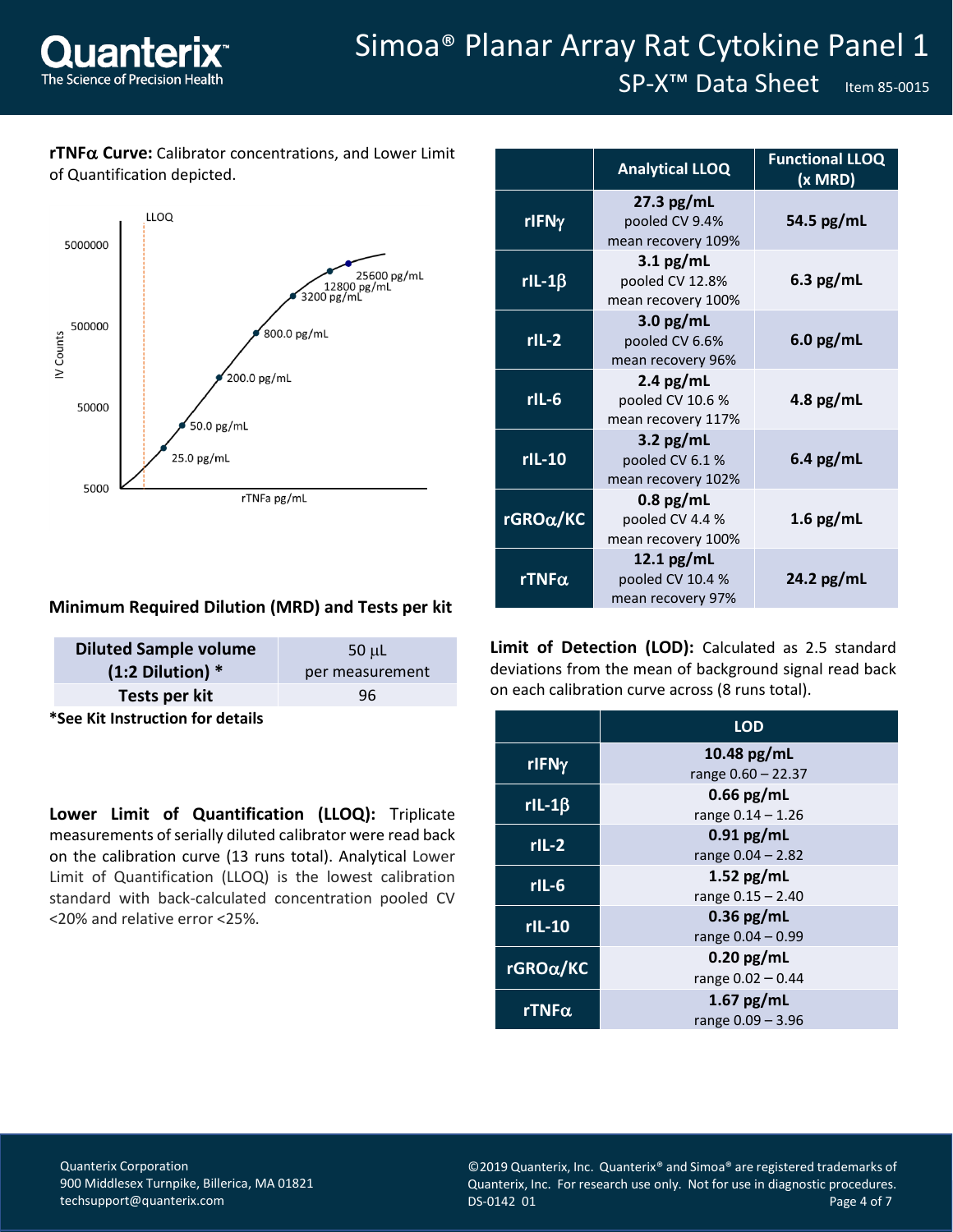**Assay Ranges:** The upper end of the dynamic range is equal to the top calibrator concentration multiplied by MRD.

|                      | <b>Assay Range</b> |  |  |  |
|----------------------|--------------------|--|--|--|
| rIFNy                | $0 - 51,200$ pg/mL |  |  |  |
| $rI-L-1\beta$        | $0 - 12,800$ pg/mL |  |  |  |
| rIL2                 | $0 - 6,400$ pg/mL  |  |  |  |
| $rIL-6$              | $0 - 8,530$ pg/mL  |  |  |  |
| $rL-10$              | $0 - 6,400$ pg/mL  |  |  |  |
| $r$ GRO $\alpha$ /KC | $0 - 1,600$ pg/mL  |  |  |  |
| $rTNF\alpha$         | $0 - 51,200$ pg/mL |  |  |  |



**Endogenous Serum and Plasma Readings:** Healthy donor matched EDTA plasma (n=10) and serum (n=10) samples from Sprague Dawley rats were measured. Bars depict median with interquartile range. Red lines represent functional LLOQ.



|                      | <b>Sample</b><br><b>Type</b> | <b>Median</b><br>Conc<br>pg/mL | %<br><b>Above</b><br><b>LOD</b> | %<br><b>Above</b><br><b>LLOQ</b> |  |
|----------------------|------------------------------|--------------------------------|---------------------------------|----------------------------------|--|
|                      | Serum                        | 43.9                           | 20%                             | 10%                              |  |
| rIFNy                | <b>EDTA</b>                  | 40.2                           | 30%                             | 10%                              |  |
|                      | Serum                        | under                          | 0%                              | 0%                               |  |
| $rIL-1\beta$         | <b>EDTA</b>                  | 0.8                            | 30%                             | 0%                               |  |
| $rIL-2$              | Serum                        | 18.7                           | 50%                             | 40%                              |  |
|                      | <b>EDTA</b>                  | 20.9                           | 70%                             | 50%                              |  |
| $rIL-6$              | Serum                        | 12.2                           | 50%                             | 50%                              |  |
|                      | <b>EDTA</b>                  | 25.4                           | 80%                             | 70%                              |  |
| $rL-10$              | Serum                        | 14.1                           | 80%                             | 60%                              |  |
|                      | <b>EDTA</b>                  | 43.8                           | 100%                            | 100%                             |  |
| $r$ GRO $\alpha$ /KC | Serum                        | 119.2                          | 100%                            | 100%                             |  |
|                      | <b>EDTA</b>                  | 38.0                           | 100%                            | 100%                             |  |
|                      | Serum                        | 3.4                            | 30%                             | 0%                               |  |
| rTNF $\alpha$        | <b>EDTA</b>                  | 5.0                            | 60%                             | 0%                               |  |

Quanterix Corporation 900 Middlesex Turnpike, Billerica, MA 01821 [techsupport@quanterix.com](mailto:techsupport@quanterix.com)

©2019 Quanterix, Inc. Quanterix® and Simoa® are registered trademarks of Quanterix, Inc. For research use only. Not for use in diagnostic procedures. DS-0142 01 Page 5 of 7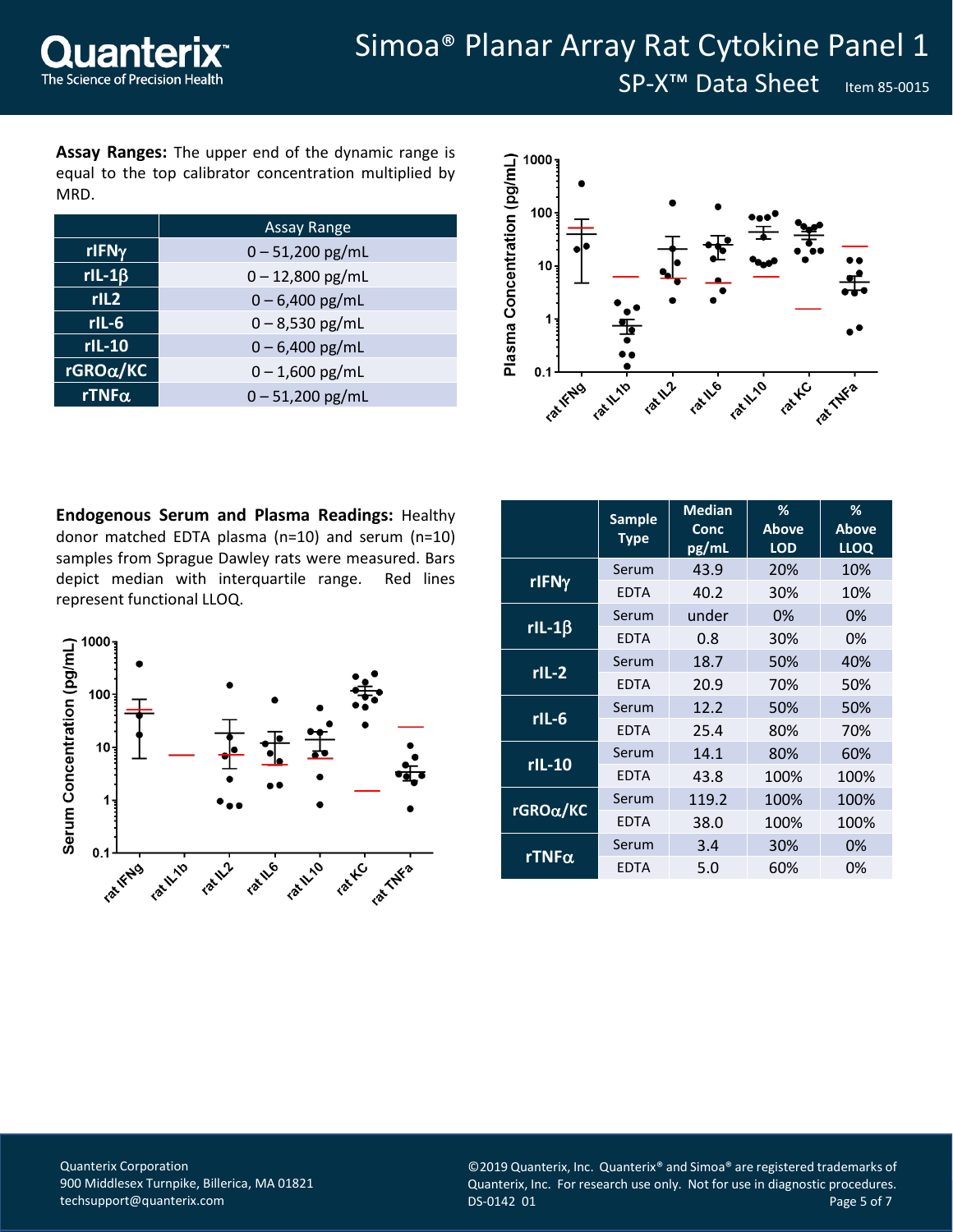SP-X<sup>™</sup> Data Sheet Item 85-0015

**Dilution Linearity:** Three spiked serum and 3 spiked plasma samples were diluted 2x according to the MRD, and then serially diluted 2x with Sample Diluent three times, for final dilution of 1:16.

| rIFNy       | Mean 129.1 %<br>range 101.9% - 166.0% |  |  |  |  |
|-------------|---------------------------------------|--|--|--|--|
|             | Mean 126.1%                           |  |  |  |  |
| $rL-1\beta$ | range 96.0%-170.4%                    |  |  |  |  |
|             | <b>Mean 124.2%</b>                    |  |  |  |  |
| $rIL-2$     | range 114.1 - 131.8%                  |  |  |  |  |
| $rIL-6$     | <b>Mean 116.8%</b>                    |  |  |  |  |
|             | range 105.4% - 128.2%                 |  |  |  |  |
| $rIL-10$    | <b>Mean 165.1%</b>                    |  |  |  |  |
|             | range 98.3% - 289.2%                  |  |  |  |  |
| rGROα/KC    | <b>Mean 128.2%</b>                    |  |  |  |  |
|             | range 95.0% - 172.0%                  |  |  |  |  |
| rTNFα       | <b>Mean 140.4%</b>                    |  |  |  |  |
|             | range 87.2% - 174.6%                  |  |  |  |  |

**Spike and Recovery:** Three EDTA plasma samples and 3 serum samples were spiked at high, medium and low concentrations of recombinant antigens within the range of the assay.

| rIFNy                | <b>Mean 51%</b><br>Range 40% - 86% |  |  |  |  |
|----------------------|------------------------------------|--|--|--|--|
|                      |                                    |  |  |  |  |
| $rI-L-1\beta$        | <b>Mean 31%</b>                    |  |  |  |  |
|                      | Range 9% – 52%                     |  |  |  |  |
| $rIL-2$              | <b>Mean 59%</b>                    |  |  |  |  |
|                      | Range 49% – 96%                    |  |  |  |  |
|                      | <b>Mean 60%</b>                    |  |  |  |  |
| rlL-6                | Range 41% - 80%                    |  |  |  |  |
| $rL-10$              | <b>Mean 46%</b>                    |  |  |  |  |
|                      | Range 17% – 78%                    |  |  |  |  |
|                      | <b>Mean 60%</b>                    |  |  |  |  |
| $r$ GRO $\alpha$ /KC | Range 36%-88%                      |  |  |  |  |
|                      | <b>Mean 45%</b>                    |  |  |  |  |
| rTNF $\alpha$        | Range 31% - 73%                    |  |  |  |  |

**Single-plex Correlation:** Sample concentrations from eleven serum and EDTA plasma samples derived from single-plex standard curves were compared to the same samples calculated from the 7-plex standard curve. The average correlation between multi-plex and single-plex assays over the entire dynamic range is shown in the table below.

|                         | <b>Bias</b> |
|-------------------------|-------------|
| $r$ IFN $\gamma$        | 6.9%        |
| $rlL-1\overline{\beta}$ | 86.8%       |
| $rIL-2$                 | 31.4%       |
| $rIL-6$                 | 14.2%       |
| $rIL-10$                | 21.2%       |
| rGROα/KC                | 10.4%       |
| $rTNF\alpha$            | 30.9%       |

**Parallelism:** Two un-spiked serum and 2 un-spiked plasma samples were diluted 2x according to the MRD, and then serially diluted 2x with Sample Diluent two times, for final dilution of 1:8.

| rIFNy                | Mean 141.6 %<br>range 134.3% - 149.0%       |  |  |
|----------------------|---------------------------------------------|--|--|
| $r$ IL-1 $\beta$     | <b>Mean 60.3%</b><br>range 44.4% - 76.8%    |  |  |
| $rIL-2$              | <b>Mean 129.4%</b><br>range 103.6% - 152.0% |  |  |
| rlL-6                | <b>Mean 127.9%</b><br>range 114.2% - 135.0% |  |  |
| $rIL-10$             | <b>Mean 338.5%</b><br>range 153.8% - 597.9% |  |  |
| $r$ GRO $\alpha$ /KC | <b>Mean 205.3%</b><br>range 123.8% - 276.4% |  |  |
| rTNF $\alpha$        | <b>Mean 42.7%</b><br>range 42.7% – 42.7%    |  |  |

Quanterix Corporation 900 Middlesex Turnpike, Billerica, MA 01821 [techsupport@quanterix.com](mailto:techsupport@quanterix.com)

©2019 Quanterix, Inc. Quanterix® and Simoa® are registered trademarks of Quanterix, Inc. For research use only. Not for use in diagnostic procedures. DS-0142 01 Page 6 of 7